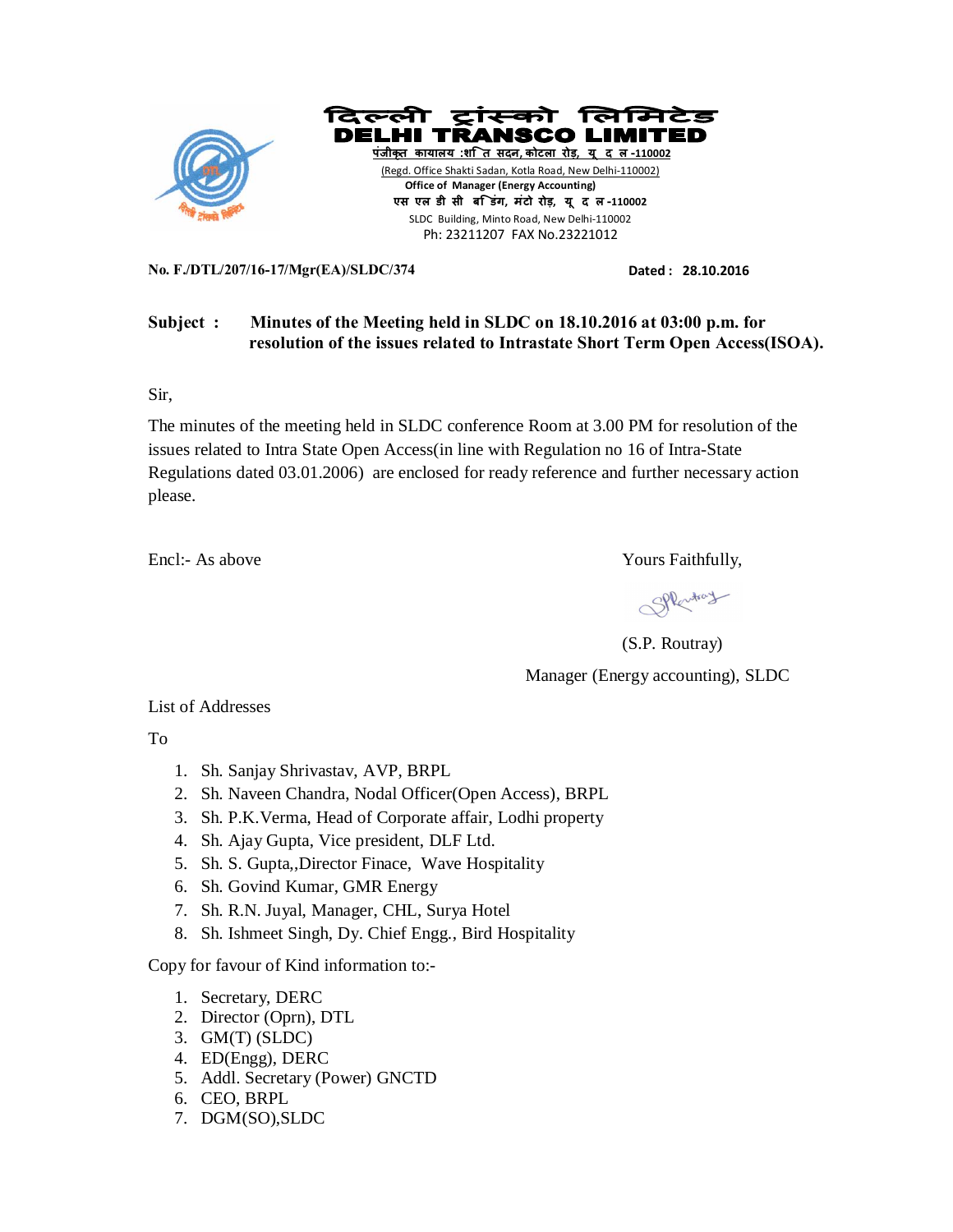# **STATE LOAD DESPATCH CENTRE (DELHI)**

Office of Manager (Energy Accounting), SLDC SLDC Building, Minto Road, New Delhi-110002 Ph: 23211207, Fax: 23221012, 23221059, website 6 www.delhisldc.org

\_\_\_\_\_\_\_\_\_\_\_\_\_\_\_\_\_\_\_\_\_\_\_\_\_\_\_\_\_\_\_\_\_\_\_\_\_\_\_\_\_\_\_\_\_\_\_\_\_\_\_\_\_\_\_\_\_\_\_\_\_\_\_\_\_\_\_\_\_\_\_\_\_\_\_\_\_\_

## **Subject : Minutes of the Meeting held in SLDC on 18.10.2016 at 03:00 p.m. for resolution of the issues related to Intrastate Short Term Open Access.**

GM, SLDC welcomed all the participants.

**`**

- 1 Some Open Access Consumers of BRPL represented their grievances to SLDC through numerous correspondences.
- 2 Main issue raised by the consumers is that BRPL charges the Wheeling Charges based on the quantum of the Open Access applied whereas as per the order of DERC dated 18.05.2015, these should be based on the quantum cleared by Nodal Agency. Based on the issue, SLDC requested BRPL on 23.08.2016 to rectify the Wheeling Charges based on quantum cleared by Nodal Agency.
- 3 Simultaneously, Open access consumers and BRPL represented their grievances to DERC with reference to Wheeling Charges. DERC vide letter dated 29.08.2016 advised SLDC to look into the matter and take necessary actions as per provisions of Open Access Regulations / Orders on Open Access, under intimation to the Commission.
- 4 Accordingly, the meeting was necessitated to resolve open access related issues. As issues were not getting settled between the open access consumers and the DISCOM, it was felt necessary to invoke **Regulation no 16** of Intra-State Regulations dated 03.01.2006. For clarity the said Regulation is reiterated here under.

# *16. Dispute Regulation:*

- *(1) The complaints regarding all grievances and disputes relating to open access shall be made to the State Transmission utility or state Load Dispatch Center, as the case may be, which may investigate and endeavor to resolve the grievance amicably.*
- *(2) If State Transmission utility or State Load Dispatch Center is unable to redress the grievances or complaint or dispute, the matter may be referred to the Commission, by the State Transmission utility or state Load Dispatch Center as the case may be, for adjudication.*
- 5 The list of the participants is enclosed as Annexure.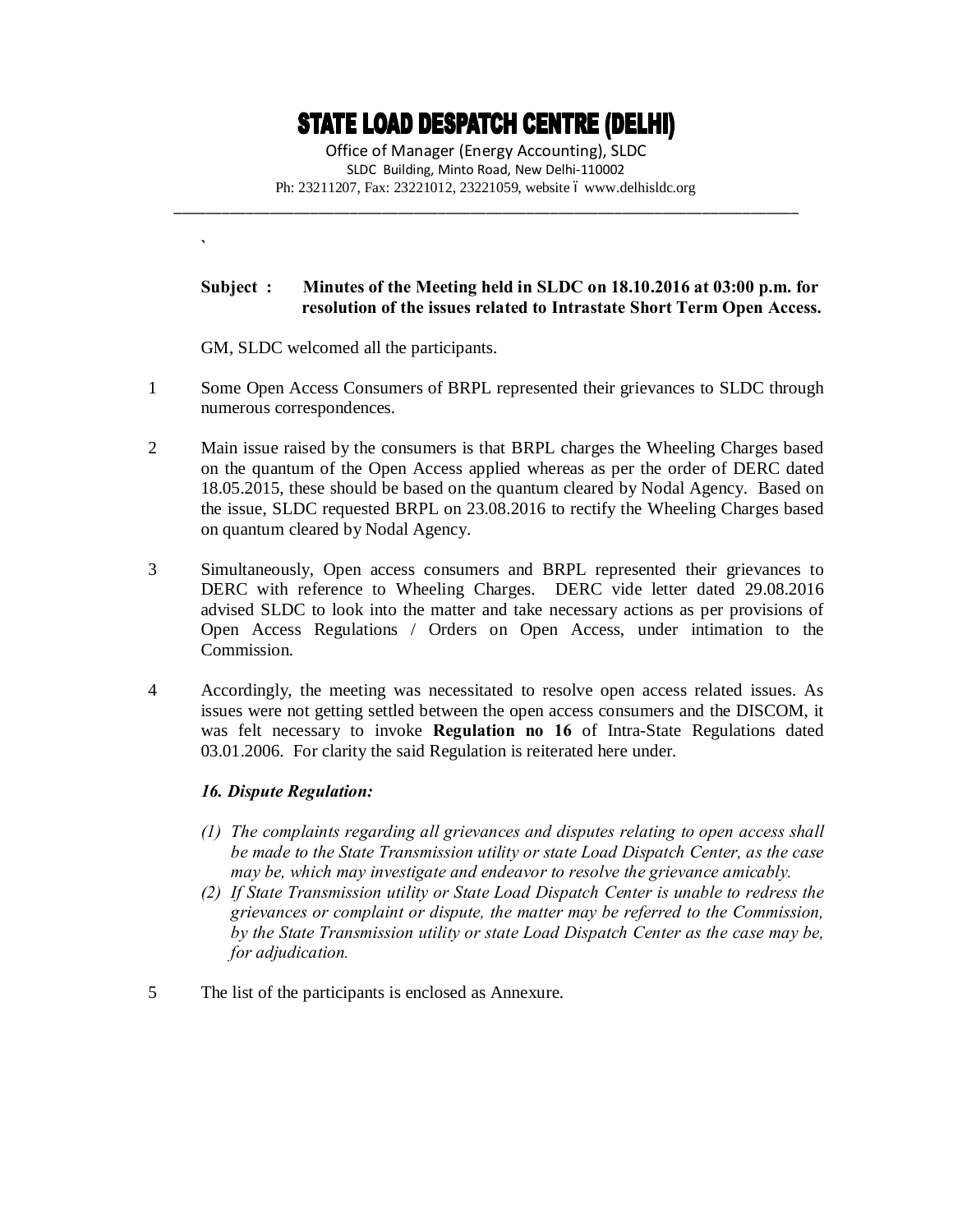6 The gist of the discussions and decisions are as under:-

**Issues**

**i) Discrepancies in wheeling charges in open access bills, it has been brought to the notice of SLDC that, BRPL is charging wheeling charges on the quantum approved in format 5-A in place of quantum approved by concerned nodal agency in Format -II (For bilateral transactions) / PX-I (for Power Exchange transactions) which is in deviation of DERC order dated 18.05.2015.**

## **Open Access Customer's View:**

Representative of M/S DLF Ltd, Sh Ajay Gupta submitted that DERC vide its order dated 18.05.2015 on the matter of  $\tilde{O}$ Determination of Transmission and Wheeling Charges, Cross Subsidy Surcharge under Short Term Open Accessö under sub clause V of clause 4 stipulates the following:

**"**The transmission charges, wheeling charges, additional surcharge and cross subsidy surcharge shall be levied on Open Access quantum cleared by the Nodal Agency. $\ddot{o}$ 

On the contrary BRPL levies the charges on the total applied quantum for open access transactions (Format 5-b).

They further mentioned that the principal regulation of 2005 only speaks about bilateral transactions where the Open access scheduled energy is fixed. As such, it is not applicable for power through Power Exchanges as Power Exchanges were not in existence at the time of issuance of said Regulations. After the concept of Energy Exchange, which the Govt. of India is promoting for economical use of electricity, the Hong ble Commission vide its order dated 24.12.2013, has provided for Wheeling charges on the Scheduled Energy cleared by concerned Nodal Agency.

As per DERC order dated 24.12.2013 clause 15 (for clarity the said order is reproduced as under) the order needs to be read in conjunction with the Principal Regulations and not in contravention.

*"This order shall be read in conjunction with the Delhi Electricity Regulatory Commission (terms and conditions for Open Access) Regulations, 2005 or as amended and as per the procedures drawn by STU for operationlization of Open Access in Delhi"*

The same concept is already in force in various states like Maharashtra, Haryana, Punjab and other Discoms of Delhi. It is also noteworthy to mention that, BRPL has never appealed against the order. BRPL has already accepted the Additional Surcharge, BG Calculation etc. which is heavily loaded in its favour and selectively not implementing the order in toto. He requested that BRPL should charge as per DERC orders and if BRPL wants any clarification then they should approach DERC.

### **Representative of M/S Lodhi Property Pvt. Ltd., Sh P K Verma submitted that**

Due to wrong charging in the open access bills to them, financial burden has increased on the company. BRPL has raised five open access bills to M/S Lodhi on wrong wheeling charges. He requested that until clear-cut directions are specified by DERC in this regard, BRPL should charge as per DERC order.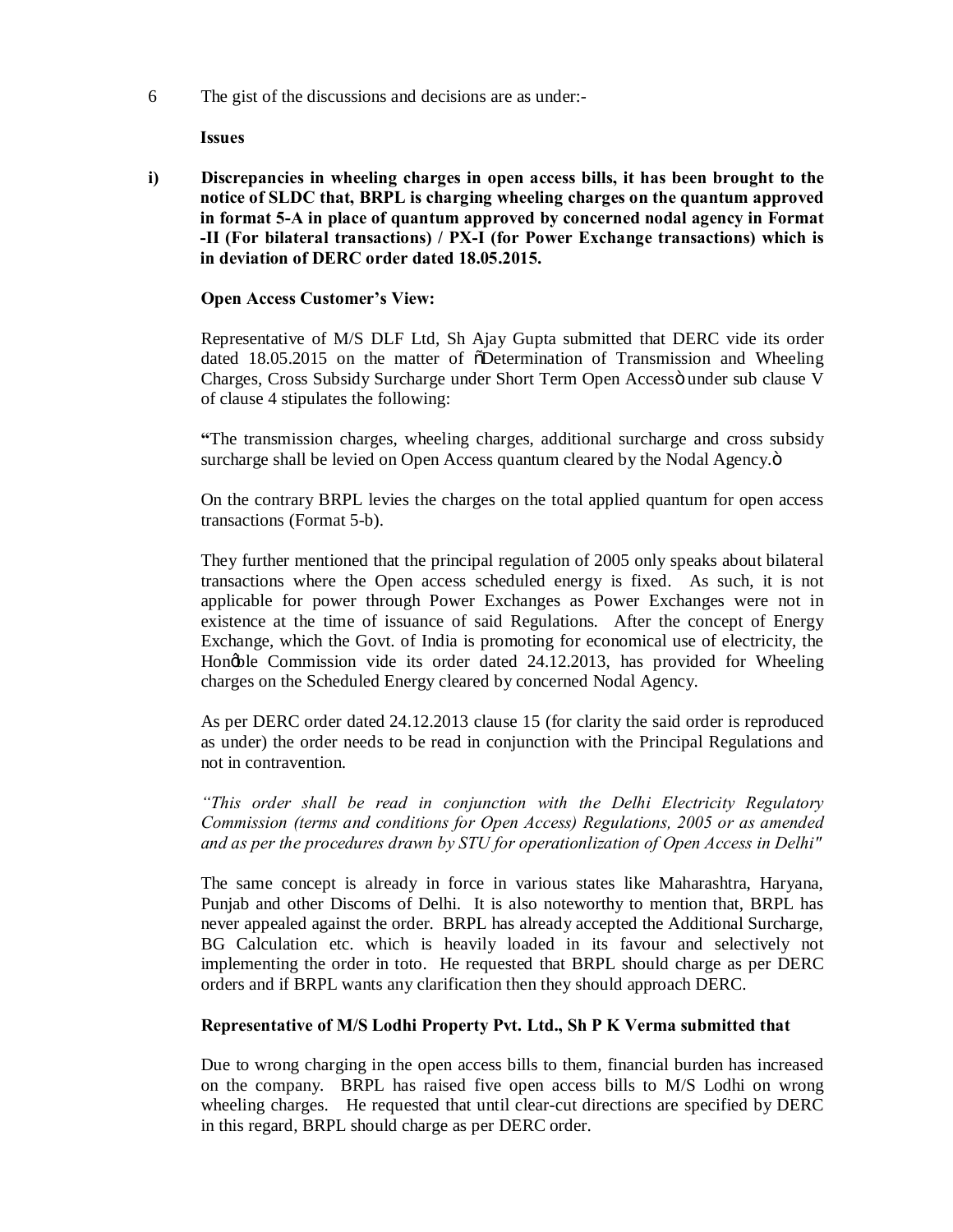### **DISCOM's view**

BRPL stated that Wheeling Charges are levied on the basis of DERC Open Access Regulations 2005. They quoted the relevant regulation in this regard as under:

### *11. Non-Utilisation of open access capacity:*

*1. In the event of inability of the short term open access customer to utilize, continuously for more than four hours, on any day, full or substantial part of the capacity allocated to him, such a short tem open access customer shall inform the respective state load dispatch centre of his inability to utilise the capacity allocated to him. However, such short term open access customer shall bear full transmission and/ or wheeling charges based on the original reserved capacity till the time such capacity is allotted to some other customer.*

Complainantos contention that such charges have to be in accordance with the order dated  $24.12.2013 \& 18.05.2015$  is incorrect. BRPL insisted that in case of any difference between DERC order and DERC regulation, the regulations of DERC will supersede and will prevail. BRPL mentioned that some of the open access consumers (M/s Vodafone Mobile Services Ltd, M/s Lodhi Property Company Ltd. & M/s Pacific Development Corporation) selectively opt for procuring the power and violated the term & conditions of Open Access clause no 2.2 of DERC order dated 24.12.2013 on Open Access which is reiterated below:

### **"1.2……**

## **The Consumer should ensure that the application for Open Access for whole day and minimum period of one day."**

Due to these persistent violations as some of the consumers selectively purchase power from power exchanges in contradiction to the above orders of DERC, they justified their levy of charges on total Open Access capacity and simultaneously requested SLDC, to cancel the open access approvals.

### **SLDC view**

Both the consumers have brought out discrepancy in the billing of wheeling charges which is not in line with the DERC regulations/Orders i.e. BRPL is levying the wheeling charges on full quantum of open access applied instead of the open access quantum cleared by the Nodal Agency.

### The relevant portions of the orders are been reproduced as under:

### *Clause 11 A DERC order dated 24.12.2013*

*Transmission and wheeling charges shall be leviable as determined by DERC. The charges will be levied on the quantum in MWH cleared by the concerned SLDC for bilateral transactions and National Load Despatch Centre (NLDC) in case of collective transactions. Provided that when the capacity has been reserved consequent to bidding, the Open Access charges will be taken as determined through bidding.*

# *Clause 4, V DERC order dated 18.05.2015*

*The transmission charges, Wheeling charges, Additional Surcharge & Cross Subsidy Surcharge shall be levied on open access quantum cleared by the nodal agency*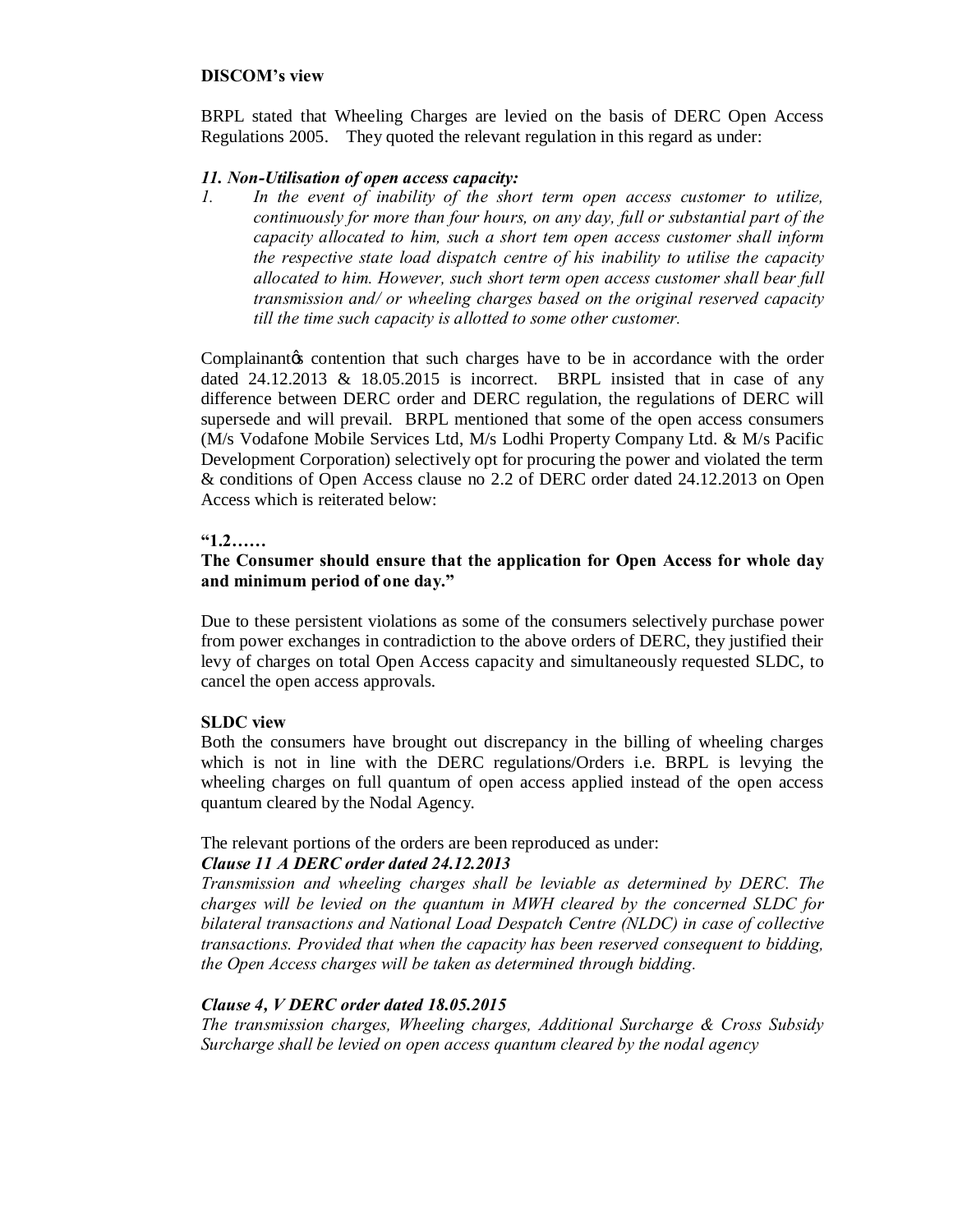In the meeting SLDC tried to settle the matter amicably (in line with its earlier stand in letter dated 23.08.2016) and requested BRPL to levy wheeling charges on open access quantum cleared by nodal agency and rectify the bills accordingly, to which BRPL did not agreed upon.

**Since Parties could not reach the consensus it was decided to refer the matter to the Commission to resolve the matter as per clause 16(2) of DERC regulations 2005.**

## **ii) Delay in issuance of consent in format 5(a) for the various applications pending at BRPL**

SLDC has received various references from consumers who have applied for STOA NOC that BRPL is not issuing the consent in Format 5(a) within the DERC timelines The matter was discussed in detail  $\&$  the position emerged out as under :-

| S.N.         | <b>Issue</b>                                                                                                                                                                                                                                                                                                                                                                                                                                                            | <b>View of BRPL</b>                                                                                                                                                  | <b>Gist of Discussion</b>                                                                                                                                                                                                                                                                                                                                                                                                                                                                                                                                                                                                                                                                                                                                                                                                         |
|--------------|-------------------------------------------------------------------------------------------------------------------------------------------------------------------------------------------------------------------------------------------------------------------------------------------------------------------------------------------------------------------------------------------------------------------------------------------------------------------------|----------------------------------------------------------------------------------------------------------------------------------------------------------------------|-----------------------------------------------------------------------------------------------------------------------------------------------------------------------------------------------------------------------------------------------------------------------------------------------------------------------------------------------------------------------------------------------------------------------------------------------------------------------------------------------------------------------------------------------------------------------------------------------------------------------------------------------------------------------------------------------------------------------------------------------------------------------------------------------------------------------------------|
| 1            | M/s CHL Ltd Hotel ,The Surya<br>stated that they have applied for STOA<br>NOC on 03.08.2016 but did not receive<br>consent from BRPL. This has resulted<br>in a skewed situation that they are not<br>able to have a choice as contemplated<br>in Electricity Act 2003 hence denying<br>there right given by the constitution.<br>They requested to issue NOC without<br>any further delay & honor the<br>prescribed DERC regulations/Orders &<br>Electricity Act 2003. | BRPL stated that<br>they are processing<br>the applications $\&$<br>delay is due to<br>processing of such<br>applications<br>through<br>various<br>inter-departments | <b>SLDC</b><br>emphasised<br>that<br>STOA NOC should be<br>issued<br>per<br><b>DERC</b><br>as<br>timelines i.e. 12 working<br>days after the receipt of<br>Application from SLDC. It<br>also<br>that<br>clarified<br>was<br>forwarded<br><b>SLDC</b><br>the<br>application through email<br>on same day of receipt<br>followed by post. As per<br>DERC order the application<br>also be forwarded<br>can<br>through electronic media.<br>SLDC advised BRPL to<br>process current pending<br>applications within end of<br>this month i.e. up to<br>31.10.2016.<br>Regarding<br>future applications, SLDC<br>advised BRPL to strictly<br>follow the DERC timelines<br>& in case of any issue<br>involved<br>with<br>any<br>application. BRPL should<br>report<br>the<br>same<br>to<br>applicants & SLDC within<br>12 working days. |
| $\mathbf{2}$ | M/s Wave Hospitality Pvt Ltd stated<br>that they have applied on $01.09.2016$<br>for STOA NOC but same has not been<br>received till date even after lapse of 30<br>working days.                                                                                                                                                                                                                                                                                       | $-do-$                                                                                                                                                               | $-do-$                                                                                                                                                                                                                                                                                                                                                                                                                                                                                                                                                                                                                                                                                                                                                                                                                            |
| 3            | M/s Amazon Textile Pvt. Ltd also<br>conveyed the point of delay in<br>NOC/consent to them by BRPL. The<br>application was received in SLDC on<br>23.09.16.                                                                                                                                                                                                                                                                                                              | $-do-$                                                                                                                                                               | $-do-$                                                                                                                                                                                                                                                                                                                                                                                                                                                                                                                                                                                                                                                                                                                                                                                                                            |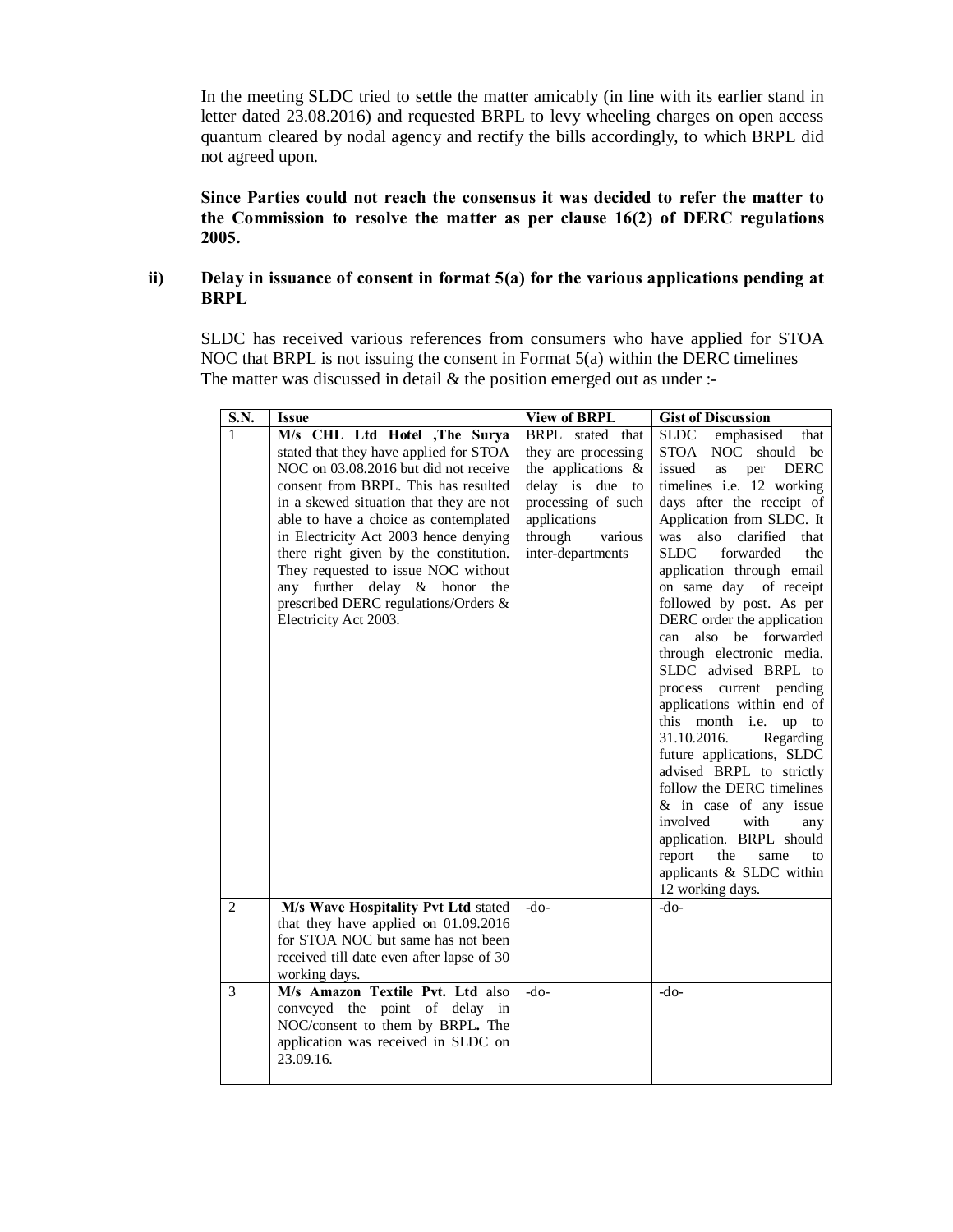| S.N. | <b>Issue</b>                                                                   | <b>View of BRPL</b>                        | <b>Gist of Discussion</b>                                   |
|------|--------------------------------------------------------------------------------|--------------------------------------------|-------------------------------------------------------------|
| 4    | M/s Bird Hospitality Pvt Ltd. stated                                           | Since the consumer                         | SLDC was of the view that                                   |
|      | that BRPL is delaying the consent for                                          | has come in the                            | such solar plant capacity is                                |
|      | STOA NOC by raising the<br>net                                                 | of<br>Net<br>ambit                         | very less in compare to                                     |
|      | metering issue. He submitted that they                                         | Metering, the Open                         | consumer to base load &                                     |
|      | have applied for NOC to BRPL to                                                | <b>Access Transaction</b>                  | requested BRPL to accept                                    |
|      | connect the ON-GRID Power Plant of                                             | Metering<br>&<br>net                       | the application in view of                                  |
|      | 60 KWp against their Sanctioned load                                           | Transaction<br>may                         | M/s Birds clarification and                                 |
|      | of 1.1MW and base load of 0.3                                                  | complicate<br>the                          | issue<br>the open<br>access                                 |
|      | MW(300 KW) which has remote                                                    | accounting                                 | consent be issued without                                   |
|      | possibility of exporting any units of<br>electricity to BRPL. They said that   | settlement.<br>The<br>matter needs further | further delay.                                              |
|      | BRPL officials also called them up for                                         | deliberation<br>at                         |                                                             |
|      | a meeting to sort out the issue. After                                         | commission<br>level                        |                                                             |
|      | the meeting, they were made to                                                 | that<br>SO.<br>common                      |                                                             |
|      | understand that, BRPL is not interested                                        | approach can<br>be                         |                                                             |
|      | in giving the NOC of Short Term Open                                           | adopted for all such                       |                                                             |
|      | Access. The curious reason cited was                                           | type of Consumers.                         |                                                             |
|      | that they are being supplied electricity                                       |                                            |                                                             |
|      | with a net meter for solar plant                                               |                                            |                                                             |
|      | capacity of 60 KW for which no                                                 |                                            |                                                             |
|      | energy has been exported to BRPL so                                            |                                            |                                                             |
|      | far, as their base load itself is 300 KW.                                      |                                            |                                                             |
|      | M/s Bird submitted that they now                                               |                                            |                                                             |
|      | wants to remove the net meter $\&$                                             |                                            |                                                             |
|      | replace such with an ABT meter as per<br>metering requirements of open access. |                                            |                                                             |
|      | Their application for OA is for 1.06                                           |                                            |                                                             |
|      | MW submitted on 10.08.16.                                                      |                                            |                                                             |
| 5    | M/s GMR Energy Trading Ltd the                                                 | The Open access                            | <b>GMR</b><br>representative                                |
|      | applicant on behalf of DIAL stated that                                        | Application would                          | clarified<br>that Real time                                 |
|      | BRPL is delaying the consent for                                               | be processed after                         | communication facility has                                  |
|      | STOA NOC by raising the issue of                                               | getting clarification                      | been mandated if open                                       |
|      | Main and Check meter shall have                                                | from<br>Consumer                           | access by a consumer is                                     |
|      | facility<br>to<br>communicate<br>their                                         | with regard to real                        | sought for 10 MW and                                        |
|      | reading/date to the state load dispatch                                        | time data facilities                       | above hence same is not                                     |
|      | Centre (SLDC) on real time basis,                                              | as well as from                            | required in this case as                                    |
|      | Confirm the availability of RTC<br>control room & clarification from           | SLDC with regard<br>transmission<br>to     | DIAL has sought open<br>access for only 5 MW.               |
|      | STU that during year, is there any                                             | constraints                                | Further DIAL is ready to                                    |
|      | transmission constraint.<br>They were                                          |                                            | provide details of RTC                                      |
|      | informed<br>of<br>that<br>atter<br>receipt                                     |                                            | control room.<br>SLDC has                                   |
|      | clarification<br>application<br>will<br>be                                     |                                            | also agreed with the views                                  |
|      | processed. They apply Open Access                                              |                                            | of the consumer that real                                   |
|      | for 5 MW on 08.08.16.                                                          |                                            | time<br>communication                                       |
|      |                                                                                |                                            | facility is required for an                                 |
|      |                                                                                |                                            | open access consumers if                                    |
|      |                                                                                |                                            | open access is sought for 10                                |
|      |                                                                                |                                            | MW or above whereas in                                      |
|      |                                                                                |                                            | this<br>case,<br>it<br>is<br>only                           |
|      |                                                                                |                                            | 5MW.With<br>regard<br>to                                    |
|      |                                                                                |                                            | Transmission constraints it<br>was clarified that Since the |
|      |                                                                                |                                            | consumer has requested                                      |
|      |                                                                                |                                            | open access for quantum of                                  |
|      |                                                                                |                                            | 5 MW which is within its                                    |
|      |                                                                                |                                            | contracted demand, there is                                 |
|      |                                                                                |                                            | question<br>of<br>no<br>any                                 |
|      |                                                                                |                                            | transmission constraint in                                  |
|      |                                                                                |                                            | transmission / distribution                                 |
|      |                                                                                |                                            | corridor.<br>Hence<br><b>SLDC</b>                           |
|      |                                                                                |                                            | advised BRPL to issue the                                   |
|      |                                                                                |                                            | access<br>consent<br>open                                   |
|      |                                                                                |                                            | without further delay.                                      |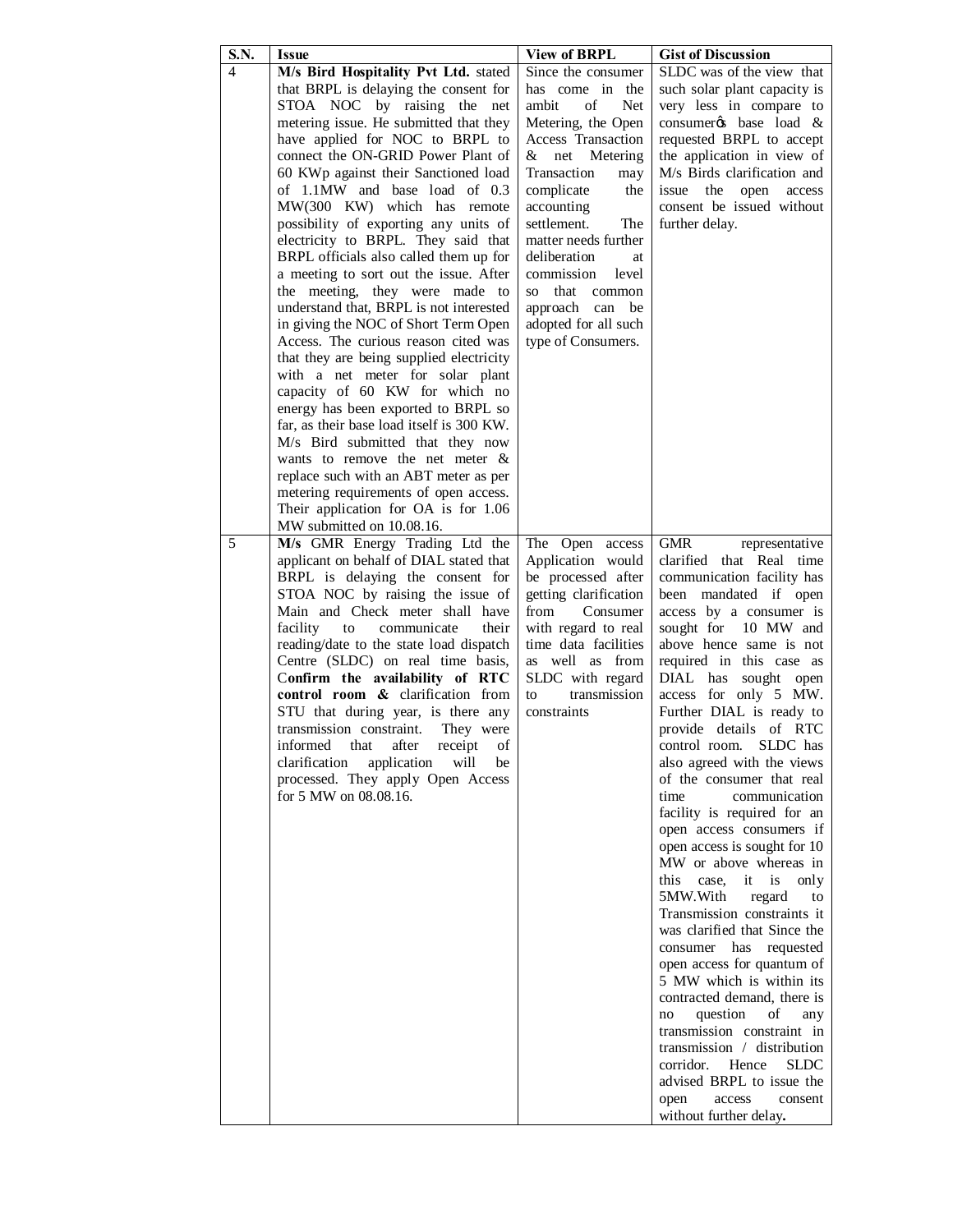**SLDC advised BRPL to adhere to DERC regulations / orders with regard to processing of the applications of Open Access consumers and approval.**

#### **iii) Issue of selective slot power purchase by some of the Open Access customers.**

During the meeting, BRPL showed the behavior of power purchase by some of the Open Access Consumers namely M/s Lodhi Property, M/s Vodafone & M/s DLF through Power Exchange where in the out of 96 fifteen minutes time slots in a day, the power purchase through Power Exchange was only in some slots. It also viewed that such practices of Open Access Consumers should be treated as `Gaming as per terms and conditions of the Open Access Regulations of the Commission. They referred the relevant regulations in this regard as under :-

#### **Clause 2.2 of DERC order dated 24.12.2013**

*1.2 The consumer should ensure that the application for open access for whole day and minimum period of one day.*

This consumer neither intimated about the drawal of power from BRPL nor restricted their drawal from BRPL during the slot when power was not purchased through Open Access. These types of attitudes results burden on other consumers of BRPL which is not envisaged in the concept of Open Access as per Electricity Act.

They further informed that due to the Open access the other Consumers should not suffer either due to violation of Grid Discipline or in Commercial terms. It also feared that if such behavior of Group of Consumers draw power from BRPL would lead to violation of Grid Code resulting over drawal and load shedding affecting other consumers. The relevant provisions of Grid Code were also quoted as under

5.4.2 Demand Disconnection

- (a) SLDC/ SEB/distribution licensee and bulk consumer shall initiate action to restrict the drawal of its control area ,from the grid, within the net drawal schedule whenever the system frequency falls to 49.7 Hz
- (b) The SLDC/ SEB/distribution licensee and bulk consumer shall ensure that requisite load shedding is carried out in its control area so that there is no overdrawl when frequency is 49.5 Hz. or below.
- c) Each User/STU/SLDC shall formulate contingency procedures and make arrangements that will enable demand disconnection to take place, as instructed by the RLDC/SLDC, under normal and/or contingent conditions. These contingency procedures and 40 arrangements shall regularly be / updated by User/STU and monitored by RLDC/SLDC. RLDC/SLDC may direct any User/STU to modify the above procedures/arrangement, if required, in the interest of grid security and the concerned User/STU shall abide by these directions.
- d) The SLDC through respective State Electricity Boards/Distribution Licensees shall also formulate and implement state-of-the-art demand management schemes for automatic demand management like rotational load shedding, demand response (which may include lower tariff for interruptible loads) etc. before 01.01.2011, to reduce overdrawl in order to comply para 5.4.2 (a) and (b) . A Report detailing the scheme and periodic reports on progress of implementation of the schemes shall be sent to the Central Commission by the concerned SLDC.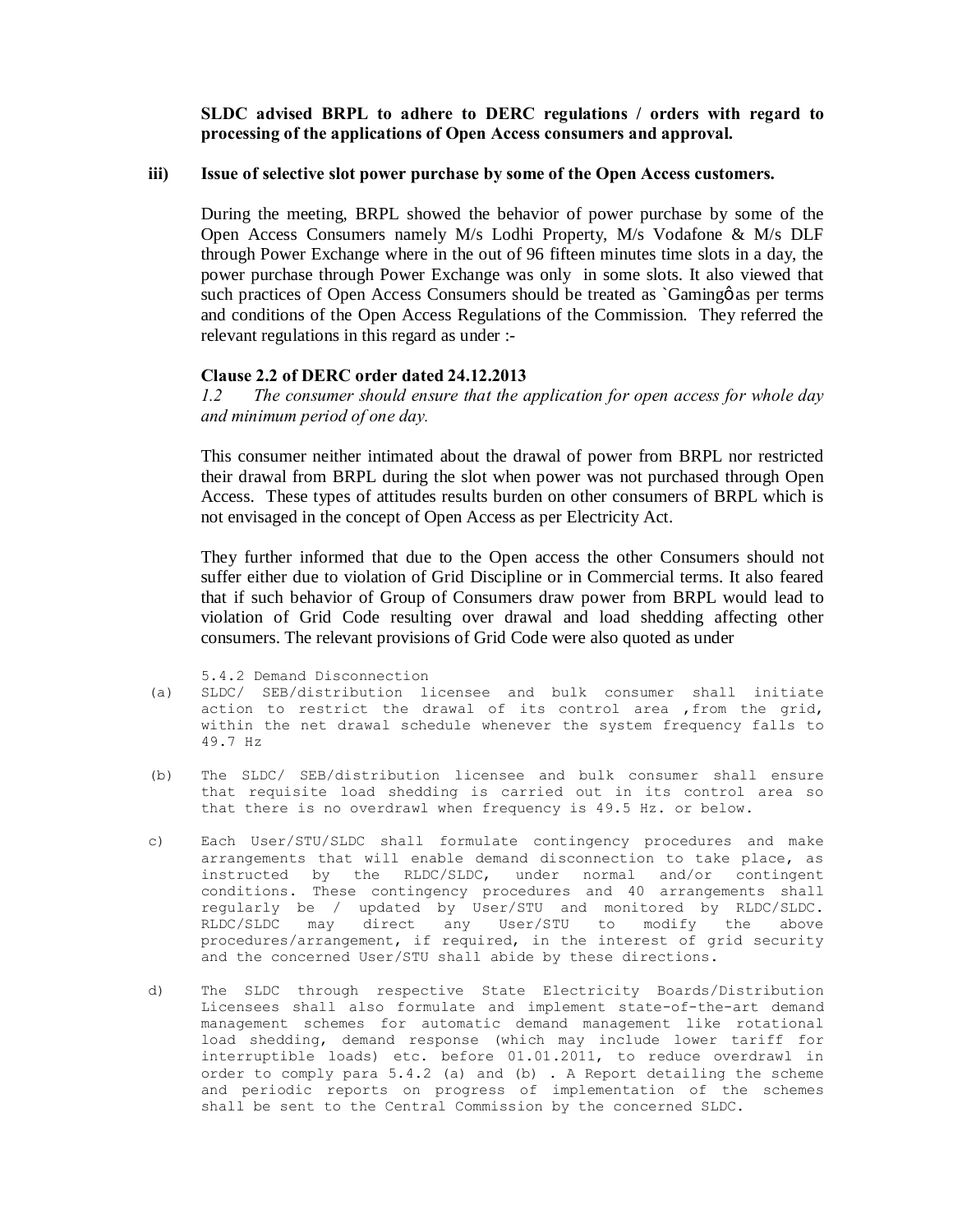- e) In order to maintain the frequency within the stipulated band and maintaining the network security, the interruptible loads shall be arranged in four groups of loads, for scheduled power cuts/load shedding, loads for unscheduled load shedding, loads to be shed through under frequency relays/ df/dt relays and loads to be shed under any System Protection Scheme identified at the RPC level. These loads shall be grouped in such a manner , that there is no overlapping between different Groups of loads. In case of certain contingencies and/or threat to system security, the RLDC may direct any SLDC/ SEB/distribution licensee or bulk consumer connected to the ISTS to decrease drawal of its control area by a certain quantum. Such directions shall immediately be acted upon . SLDC shall send compliance report immediately after compliance of these directions to RLDC.
- f) To comply with the direction of RLDC, SLDC may direct any SEB/ distribution licensee/bulk consumer connected to the STU to curtail drawal from grid. SLDC shall monitor the action taken by the concerned entity and ensure the reduction of drawal from the grid as directed by RLDC.
- g) RLDCs shall devise standard, instantaneous, message formats in order to give directions in case of contingencies and /or threat to the system security to reduce overdrawl by the bulk consumer , SLDC/ State at different overdrawal conditions depending upon the severity of the overdrawal. The concerned SLDC shall ensure immediate compliance with these directions of RLDC and send a compliance report to the concerned RLDC.
- h) All Users, SLDC/ SEB/distribution licensee or bulk consumer shall comply with direction of RLDC/SLDC and carry out requisite load shedding or backing down of generation in case of congestion in transmission system to ensure safety and reliability of the system. The procedure for application of measures to relieve congestion in real time as well as provisions of withdrawl of congestion shall be in accordance with Central Electricity Regulatory Commission (Measures to relieve congestion in real time operation) Regulations, 2009. 41
- i) The measures taken by the User's, SLDC SEB/distribution licensee or bulk consumer shall not be withdrawn as long as the frequency remains at a level lower than the limits specified in para 5.2 or congestion continues, unless specifically permitted by the RLDC/SLDC.

BRPL requested SLDC to immediately cancel the Open Access approval and communication in this regard also be submitted to consumers.

#### Consumers View:

Lodhi Property replied about the failed slot bids in few slots bids in Power Exchanges due to congestion in the Network which was beyond their control. They agreed to pay the charges as per OA Guidelines for the drawal of power from BRPL over and above Open Access quantum.

#### **SLDC View:**

SLDC noted that in some instances the consumers purchase power in few slots for the day which appear to be the spirit of clause 2.2 of the Annexure-A in the order of DERC dated 24.12.2013 on Open Access which is reproduced as here under.

*1.2 The consumer should ensure that the application for open access for whole day and minimum period of one day.*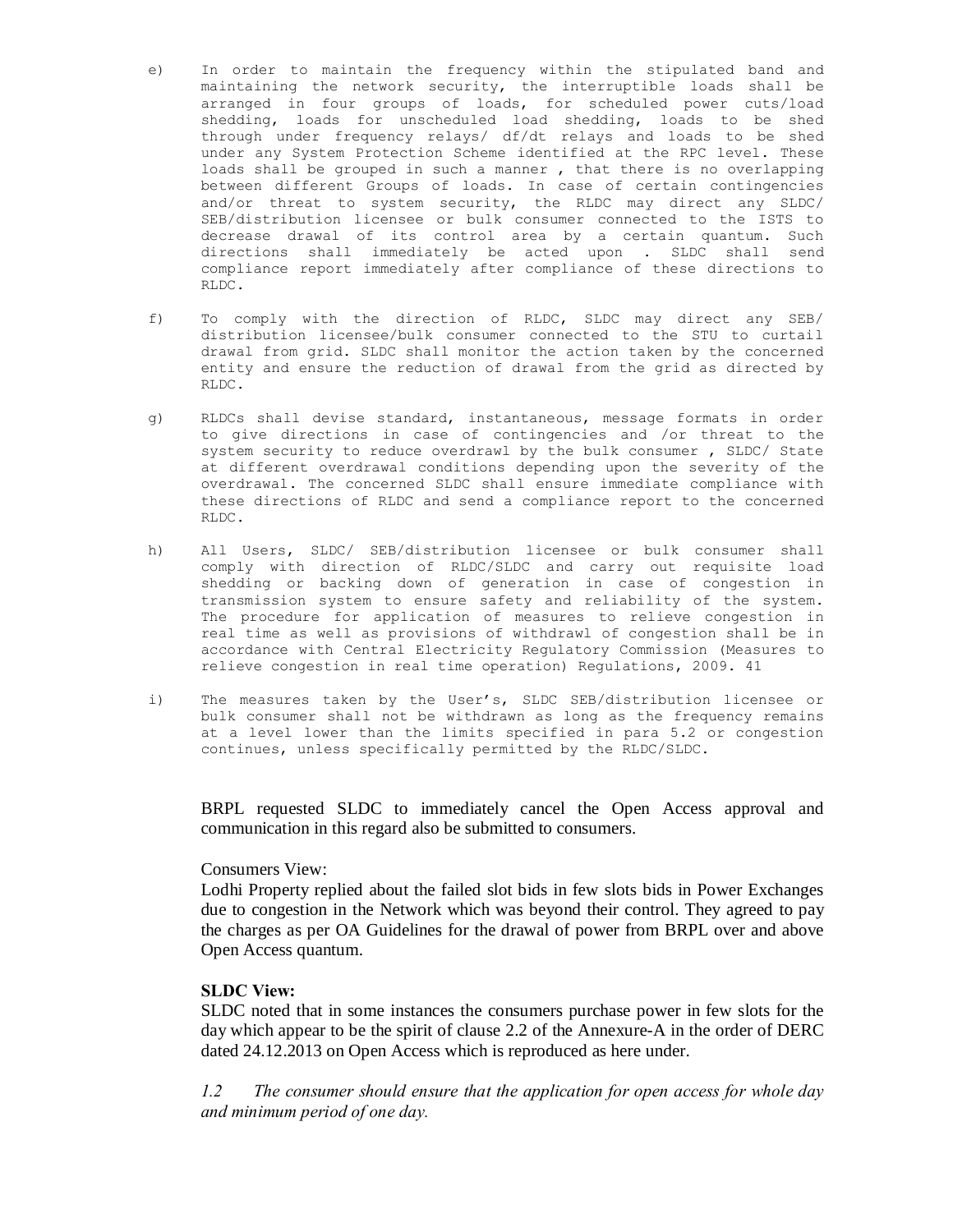SLDC requested the consumers to refrain from such action of purchase from selective slots. It was also advised that all consumers are required to adhere the Grid discipline. As per provisions of Indian Electricity Grid Code, all stakeholders are required to draw power as per schedule. Since the consumer continues to draw power from the network to meet its demand irrespective of power purchase, the drawal would be treated as unauthorized drawal from the network. It was also warned that if all such OA consumers do such activities, the stability of the Grid may suffer and may result the disruption of power supply of other consumers also. It was also pointed out that as per the DSM Regulations of CERC issued on 06.05.2015 effective from 30.05.2016, if the consumer<sub>t</sub> is less than 400 MW of equal to 400 MW, the additional charges is not applicable below 48MW deviation. As such, even if these consumers indulge in any variation of actual drawal from scheduled drawal, they are not liable to pay any additional penalty. However, as per IEGC they are not allowed to draw power more than the schedule as elaborated above

SLDC was of the view that proper amendment in the Open Access orders is required to curb the behavior of drawal of power without any schedule by the Open Access consumers. DERC may consider suitable penal rates for deviation from schedule to enforce Grid discipline.

SLDC expressed thanks to all the participants and expect the smooth implementation of Intra State Open Access in Delhi.